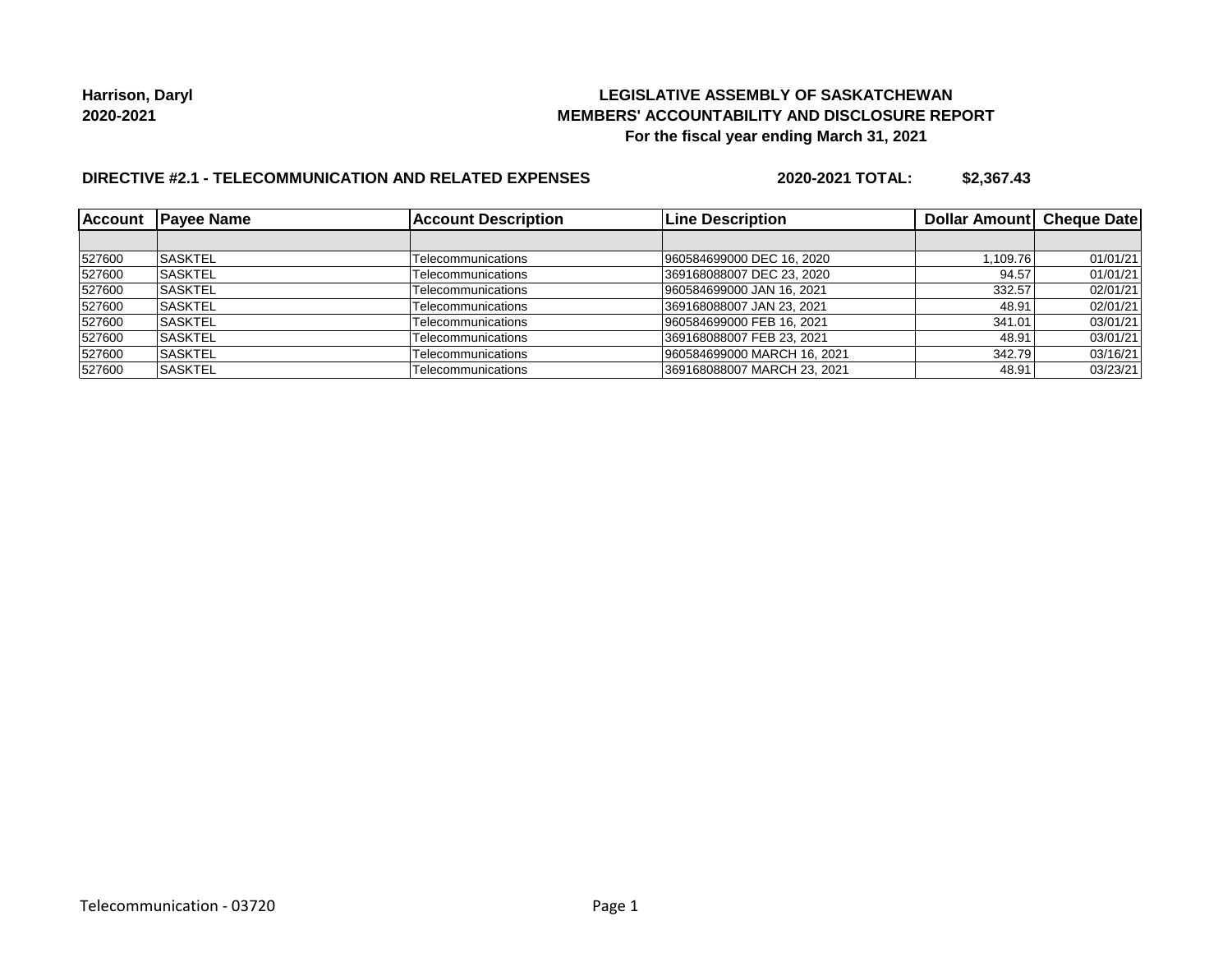# **LEGISLATIVE ASSEMBLY OF SASKATCHEWAN MEMBERS' ACCOUNTABILITY AND DISCLOSURE REPORT For the fiscal year ending March 31, 2021**

### **DIRECTIVE #3.1 - MLA TRAVEL AND LIVING EXPENSES**

**2020-2021 TOTAL: \$11,858.54**

| <b>Account</b> | <b>Payee Name</b>       | <b>Account Description</b>  | <b>Line Description</b>                | Dollar Amount | <b>Cheque Date</b> |
|----------------|-------------------------|-----------------------------|----------------------------------------|---------------|--------------------|
|                |                         |                             |                                        |               |                    |
| 541900         | ANDROS ENTERPRISES LTD. | <b>Elected Rep - Travel</b> | JAN 2021 MLA REGINA                    | 2,410.00      | 12/11/20           |
|                |                         |                             | <b>ACCOMMODATION AND SECURITY</b>      |               |                    |
|                |                         |                             | <b>DEPOSIT</b>                         |               |                    |
| 541900         | ANDROS ENTERPRISES LTD. | <b>Elected Rep - Travel</b> | FEB 2021 MLA REGINA                    | 1,255.00      | 01/12/21           |
|                |                         |                             | <b>ACCOMMODATION</b>                   |               |                    |
| 541900         | ANDROS ENTERPRISES LTD. | Elected Rep - Travel        | MAR 2021 MLA REGINA                    | 1,255.00      | 02/08/21           |
|                |                         |                             | <b>ACCOMMODATION</b>                   |               |                    |
| 541900         | ANDROS ENTERPRISES LTD. | Elected Rep - Travel        | MAR 2021 MLA REGINA                    | $-1,255.00$   | 02/24/21           |
|                |                         |                             | <b>ACCOMMODATION</b>                   |               |                    |
| 541900         | ANDROS ENTERPRISES LTD. | <b>Elected Rep - Travel</b> | <b>RTV - DARYL HARRISON - SECURITY</b> | $-1,155.00$   | 03/18/21           |
|                |                         |                             | <b>DEPOSIT</b>                         |               |                    |
| 541900         | HARRISON. DARYL T       | <b>Elected Rep - Travel</b> | MLA TRAVEL OCT 30 - DEC 10. 2020       | 4,747.94      | 12/22/20           |
| 541900         | HARRISON, DARYL T       | <b>Elected Rep - Travel</b> | MLA TRAVEL JAN 13-28, 2021             | 850.74        | 02/09/21           |
| 541900         | HARRISON, DARYL T       | <b>Elected Rep - Travel</b> | MLA TRAVEL FEB 22, 2021                | 21.05         | 03/03/21           |
| 541900         | HARRISON, DARYL T       | <b>Elected Rep - Travel</b> | FEB 2021 MLA REGINA                    | 296.09        | 03/04/21           |
|                |                         |                             | <b>ACCOMMODATION</b>                   |               |                    |
| 541900         | HARRISON, DARYL T       | <b>Elected Rep - Travel</b> | MLA TRAVEL FEB 8-MAR 10, 2021          | 1,832.72      | 03/16/21           |
| 541900         | SEYMOUR, MARTY          | <b>Elected Rep - Travel</b> | MAR 2021 MLA REGINA                    | 1,600.00      | 02/23/21           |
|                |                         |                             | ACCOMMODATION                          |               |                    |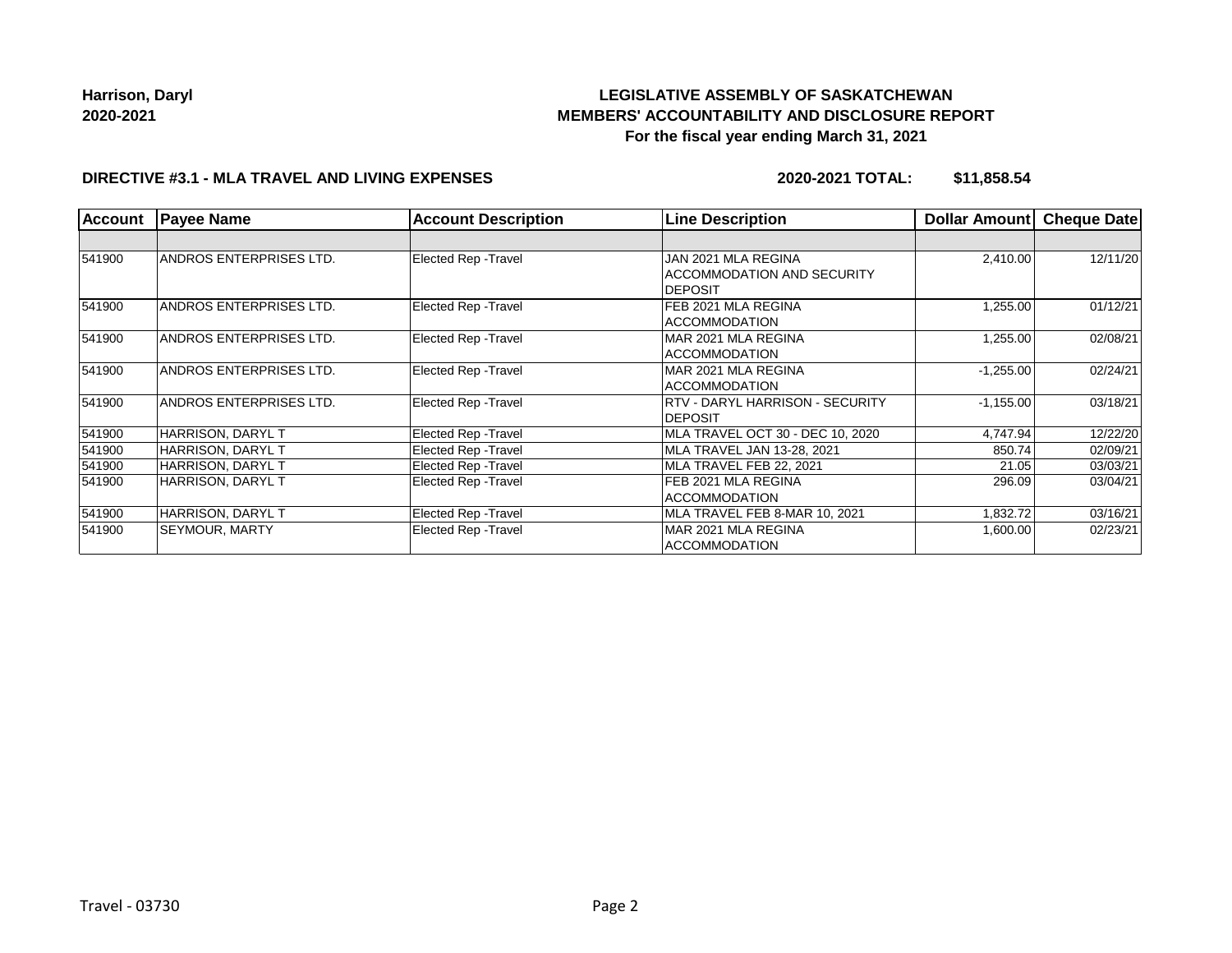## **LEGISLATIVE ASSEMBLY OF SASKATCHEWAN MEMBERS' ACCOUNTABILITY AND DISCLOSURE REPORT For the fiscal year ending March 31, 2021**

#### **DIRECTIVE #4.1 - CONSTITUENCY SERVICE EXPENSES**

**2020-2021 TOTAL: \$23,410.93**

| <b>Account</b> | <b>Payee Name</b>                                   | <b>Account Description</b>                | <b>Line Description</b>                  | Dollar Amount Cheque Date |                       |
|----------------|-----------------------------------------------------|-------------------------------------------|------------------------------------------|---------------------------|-----------------------|
|                |                                                     |                                           |                                          |                           |                       |
| 522000         | CLASSIC RT HOLDINGS LTD.                            | Rent of Ground, Buildings and Other Space | NOV 2020 MLA OFFICE RENT                 | 850.00                    | 11/01/20              |
| 522000         | CLASSIC RT HOLDINGS LTD.                            | Rent of Ground, Buildings and Other Space | DEC 2020 MLA OFFICE RENT                 | 850.00                    | 11/26/20              |
| 522000         | CLASSIC RT HOLDINGS LTD.                            | Rent of Ground, Buildings and Other Space | JAN 2021 MLA OFFICE RENT                 | 850.00                    | 01/01/21              |
| 522000         | CLASSIC RT HOLDINGS LTD.                            | Rent of Ground, Buildings and Other Space | FEB 2021 MLA OFFICE RENT                 | 850.00                    | 02/01/21              |
| 522000         | CLASSIC RT HOLDINGS LTD.                            | Rent of Ground, Buildings and Other Space | MAR 2021 MLA OFFICE RENT                 | 850.00                    | 03/01/21              |
| 522200         | TOSHIBA TEC CANADA BUSINESS<br><b>SOLUTIONS INC</b> | Rent of Photocopiers                      | <b>COPIER CHARGES</b>                    | 93.48                     | 03/01/21              |
| 522200         | TOSHIBA TEC CANADA BUSINESS<br>SOLUTIONS INC        | Rent of Photocopiers                      | <b>COPIER CHARGES</b>                    | 113.45                    | 03/01/21              |
| 522200         | TOSHIBA TEC CANADA BUSINESS<br>SOLUTIONS INC        | Rent of Photocopiers                      | <b>COPIER CHARGES</b>                    | 93.48                     | 03/01/21              |
| 522200         | TOSHIBA TEC CANADA BUSINESS<br>SOLUTIONS INC        | <b>Rent of Photocopiers</b>               | <b>COPIER CHARGES</b>                    | 93.48                     | 03/01/21              |
| 522200         | TOSHIBA TEC CANADA BUSINESS<br>SOLUTIONS INC        | Rent of Photocopiers                      | <b>COPIER CHARGES</b>                    | 122.40                    | 03/23/21              |
| 522700         | ALIDA, VILLAGE OF                                   | Utilities - Electricity and Nat Gas       | <b>WATER AND SEWER</b>                   | 159.00                    | 01/01/21              |
| 522700         | SASKENERGY INCORPORATED                             | Utilities - Electricity and Nat Gas       | 09451798574 NOV 26, 2020                 | 606.72                    | 12/01/20              |
| 522700         | SASKENERGY INCORPORATED                             | Utilities - Electricity and Nat Gas       | 09451798574 DEC 29, 2020                 | 109.69                    | $\overline{01/01/21}$ |
| 522700         | SASKPOWER CORPORATION                               | Utilities - Electricity and Nat Gas       | 510007821281 DEC 9, 2020                 | 102.84                    | 01/01/21              |
| 522700         | SASKPOWER CORPORATION                               | Utilities - Electricity and Nat Gas       | 510007821281 JAN 12, 2021                | 106.91                    | 01/12/21              |
| 522700         | <b>SASKPOWER CORPORATION</b>                        | Utilities - Electricity and Nat Gas       | 510007821281 FEB 8, 2021                 | 58.24                     | 03/01/21              |
| 522700         | <b>SASKPOWER CORPORATION</b>                        | Utilities - Electricity and Nat Gas       | 510007821281                             | 52.51                     | 03/09/21              |
| 524600         | <b>CARSON SAFETY SERVICES LTD.</b>                  | Maintenance Contracts                     | <b>FIRE SAFETY MAINTENANCE</b>           | 59.36                     | 12/01/20              |
| 525000         | HARRISON, DARYL T                                   | Postal, Courier, Freight and Related      | <b>REIMB: POSTAGE</b>                    | 92.00                     | 11/18/20              |
| 525000         | HARRISON, DARYL T                                   | Postal, Courier, Freight and Related      | REIMB: POSTAGE/OFFICE<br>SUPPLIES/WREATH | 50.00                     | 01/01/21              |
| 525000         | HARRISON, DARYL T                                   | Postal, Courier, Freight and Related      | <b>REIMB: POSTAGE</b>                    | 736.78                    | 01/01/21              |
| 525000         | HARRISON, DARYL T                                   | Postal, Courier, Freight and Related      | <b>REIMB: POSTAGE/OFFICE SUPPLIES</b>    | 3.35                      | 01/05/21              |
| 525000         | HARRISON, DARYL T                                   | Postal, Courier, Freight and Related      | <b>REIMB: POSTAGE</b>                    | 103.64                    | 03/31/21              |
| 529000         | ANTHONY, DALE D.                                    | <b>General Contractual Services</b>       | MOVING SERVICES                          | 50.00                     | 12/01/20              |
| 530300         | MARU GROUP CANADA INC.                              | Primary Research/Focus group              | AD HOC RESEARCH                          | 632.97                    | 03/01/21              |
| 530500         | PNG PRAIRIE NEWSPAPER GROUP                         | Media Placement                           | <b>ADVERTISING</b>                       | 105.76                    | 01/01/21              |
| 530500         | PNG PRAIRIE NEWSPAPER GROUP                         | Media Placement                           | ADVERTISING                              | 105.76                    | 01/01/21              |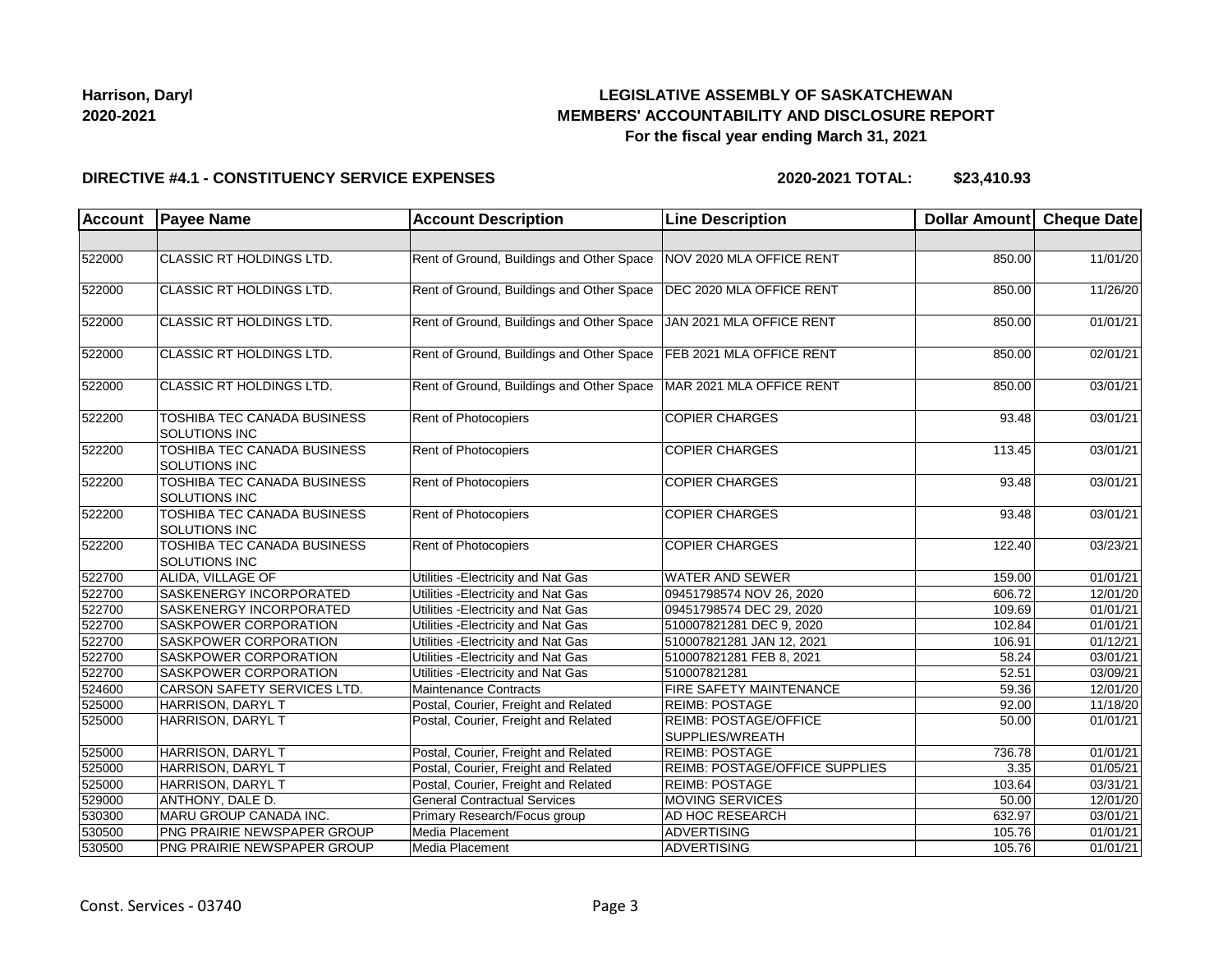## **LEGISLATIVE ASSEMBLY OF SASKATCHEWAN MEMBERS' ACCOUNTABILITY AND DISCLOSURE REPORT For the fiscal year ending March 31, 2021**

### **DIRECTIVE #4.1 - CONSTITUENCY SERVICE EXPENSES**

**2020-2021 TOTAL: \$23,410.93**

| <b>Account</b> | <b>Payee Name</b>                       | <b>Account Description</b>    | <b>Line Description</b>              | <b>Dollar Amount</b> | Cheque Date           |
|----------------|-----------------------------------------|-------------------------------|--------------------------------------|----------------------|-----------------------|
|                |                                         |                               |                                      |                      |                       |
| 530500         | PNG PRAIRIE NEWSPAPER GROUP             | Media Placement               | <b>ADVERTISING</b>                   | 105.76               | 01/01/21              |
| 530500         | PNG PRAIRIE NEWSPAPER GROUP             | Media Placement               | <b>ADVERTISING</b>                   | 105.76               | 01/01/21              |
| 530500         | PNG PRAIRIE NEWSPAPER GROUP             | Media Placement               | ADVERTISING                          | 420.76               | 01/01/21              |
| 530500         | PNG PRAIRIE NEWSPAPER GROUP             | Media Placement               | <b>ADVERTISING GST EXEMPT</b>        | 140.72               | 01/13/21              |
| 530500         | PNG PRAIRIE NEWSPAPER GROUP             | Media Placement               | <b>ADVERTISING</b>                   | 105.76               | $\overline{02}/01/21$ |
| 530500         | PNG PRAIRIE NEWSPAPER GROUP             | Media Placement               | ADVERTISING GST EXEMPT               | 100.72               | 03/01/21              |
| 530500         | PNG PRAIRIE NEWSPAPER GROUP             | Media Placement               | ADVERTISING GST EXEMPT               | 100.72               | 03/01/21              |
| 530500         | PNG PRAIRIE NEWSPAPER GROUP             | Media Placement               | ADVERTISING                          | 100.72               | 03/01/21              |
| 530500         | PNG PRAIRIE NEWSPAPER GROUP             | Media Placement               | ADVERTISING                          | 100.72               | 03/01/21              |
| 530500         | PNG PRAIRIE NEWSPAPER GROUP             | Media Placement               | <b>ADVERTISING</b>                   | 100.72               | 03/01/21              |
| 530500         | PNG PRAIRIE NEWSPAPER GROUP             | Media Placement               | <b>ADVERTISING</b>                   | 100.72               | 03/01/21              |
| 530500         | PNG PRAIRIE NEWSPAPER GROUP             | Media Placement               | <b>ADVERTISING</b>                   | 100.72               | 03/10/21              |
| 530500         | PNG PRAIRIE NEWSPAPER GROUP             | Media Placement               | <b>ADVERTISING</b>                   | 590.32               | $\overline{03}/17/21$ |
| 530500         | PNG PRAIRIE NEWSPAPER GROUP             | Media Placement               | ADVERTISING                          | 100.72               | 03/24/21              |
| 530500         | PNG PRAIRIE NEWSPAPER GROUP             | Media Placement               | ADVERTISING                          | 100.72               | 03/31/21              |
| 530500         | <b>WORLD SPECTATOR</b>                  | Media Placement               | ADVERTISING                          | 108.00               | 01/01/21              |
| 530500         | <b>WORLD SPECTATOR</b>                  | Media Placement               | <b>ADVERTISING</b>                   | 186.00               | 01/01/21              |
| 530500         | <b>WORLD SPECTATOR</b>                  | Media Placement               | <b>ADVERTISING</b>                   | 130.00               | 01/01/21              |
| 530500         | <b>WORLD SPECTATOR</b>                  | Media Placement               | <b>ADVERTISING</b>                   | 200.00               | 02/01/21              |
| 530500         | <b>WORLD SPECTATOR</b>                  | Media Placement               | ADVERTISING                          | 200.00               | 02/01/21              |
| 530500         | <b>WORLD SPECTATOR</b>                  | Media Placement               | ADVERTISING                          | 260.00               | 02/01/21              |
| 530500         | <b>WORLD SPECTATOR</b>                  | Media Placement               | <b>ADVERTISING</b>                   | 290.00               | 02/01/21              |
| 530500         | <b>WORLD SPECTATOR</b>                  | Media Placement               | <b>ADVERTISING</b>                   | 195.00               | 02/01/21              |
| 530500         | <b>WORLD SPECTATOR</b>                  | Media Placement               | <b>ADVERTISING</b>                   | 260.00               | 03/01/21              |
| 530500         | <b>WORLD SPECTATOR</b>                  | Media Placement               | ADVERTISING GST EXEMPT               | 200.00               | 03/01/21              |
| 530900         | <b>GRAPHIC PRESS</b>                    | <b>Promotional Items</b>      | <b>CARDS</b>                         | 3,219.22             | 01/01/21              |
| 530900         | HARRISON, DARYL T                       | <b>Promotional Items</b>      | <b>REIMB: WREATH/OFFICE SUPPLIES</b> | 45.00                | 11/20/20              |
| 530900         | HARRISON, DARYL T                       | <b>Promotional Items</b>      | <b>REIMB: POSTAGE/OFFICE</b>         | 550.98               | 01/01/21              |
|                |                                         |                               | SUPPLIES/WREATH                      |                      |                       |
| 531100         | <b>CLIFFEHANGER SIGNS &amp; DESIGNS</b> | <b>Exhibits and Displays</b>  | <b>OFFICE SIGNAGE</b>                | 245.92               | 01/01/21              |
| 550100         | <b>WORLD SPECTATOR</b>                  | <b>Printed Forms</b>          | <b>BUSINESS</b>                      | 407.04               | 01/01/21              |
|                |                                         |                               | CARDS/LETTERHEAD/ENVELOPES           |                      |                       |
| 550200         | <b>WORLD SPECTATOR</b>                  | Books, Mags and Ref Materials | <b>SUBSCRIPTION</b>                  | 42.86                | 01/01/21              |
| 555000         | HARRISON, DARYL T                       | Other Material and Supplies   | <b>REIMB: WREATH/OFFICE SUPPLIES</b> | 29.36                | 11/20/20              |
| 555000         | HARRISON, DARYL T                       | Other Material and Supplies   | <b>REIMB: OFFICE SUPPLIES</b>        | 33.29                | 11/26/20              |
| 555000         | HARRISON, DARYL T                       | Other Material and Supplies   | <b>REIMB: OFFICE SUPPLIES</b>        | 178.20               | 12/22/20              |
| 555000         | HARRISON, DARYL T                       | Other Material and Supplies   | REIMB: POSTAGE/OFFICE                | 11.06                | 01/01/21              |
|                |                                         |                               | SUPPLIES/WREATH                      |                      |                       |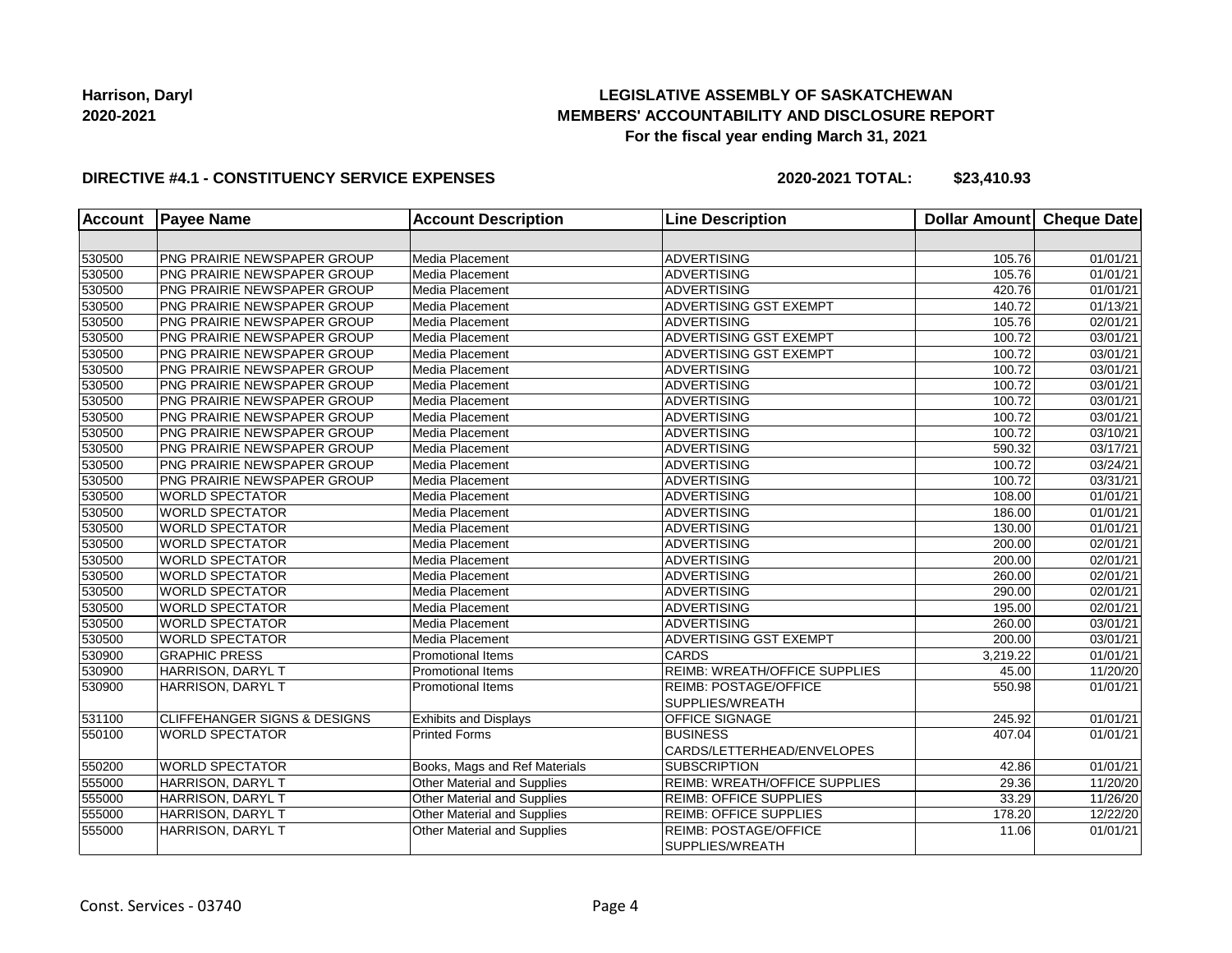## **LEGISLATIVE ASSEMBLY OF SASKATCHEWAN MEMBERS' ACCOUNTABILITY AND DISCLOSURE REPORT For the fiscal year ending March 31, 2021**

## **DIRECTIVE #4.1 - CONSTITUENCY SERVICE EXPENSES**

**2020-2021 TOTAL: \$23,410.93**

| <b>Account</b> | <b>Payee Name</b>                          | <b>Account Description</b>       | <b>Line Description</b>               | <b>Dollar Amountl</b> | <b>Cheque Date</b> |
|----------------|--------------------------------------------|----------------------------------|---------------------------------------|-----------------------|--------------------|
|                |                                            |                                  |                                       |                       |                    |
| 555000         | HARRISON, DARYL T                          | Other Material and Supplies      | <b>REIMB: POSTAGE/OFFICE SUPPLIES</b> | 46.33                 | 01/05/21           |
| 555000         | HARRISON, DARYL T                          | Other Material and Supplies      | <b>REIMB: OFFICE SUPPLIES</b>         | 174.21                | 01/21/21           |
| 555000         | HARRISON, DARYL T                          | Other Material and Supplies      | <b>REIMB: OFFICE SUPPLIES</b>         | 19.91                 | 01/26/21           |
| 555000         | HARRISON, DARYL T                          | Other Material and Supplies      | <b>REIMB: OFFICE SUPPLIES</b>         | 23.72                 | 01/26/21           |
| 555000         | HARRISON, DARYL T                          | Other Material and Supplies      | <b>REIMB: IPAD/OFFICE SUPPLIES</b>    | 18.98                 | 02/09/21           |
| 555000         | HARRISON, DARYL T                          | Other Material and Supplies      | <b>REIMB: OFFICE SUPPLIES</b>         | 35.82                 | 02/16/21           |
| 555000         | HARRISON, DARYL T                          | Other Material and Supplies      | <b>REIMB: OFFICE SUPPLIES</b>         | 46.19                 | 03/08/21           |
| 555000         | HARRISON, DARYL T                          | Other Material and Supplies      | <b>REIMB: OFFICE SUPPLIES</b>         | 81.11                 | 03/31/21           |
| 555000         | HARRISON, DARYL T                          | Other Material and Supplies      | <b>REIMB: OFFICE SUPPLIES</b>         | 81.40                 | 03/31/21           |
| 555000         | HARRISON, DARYL T                          | Other Material and Supplies      | <b>REIMB: OFFICE SUPPLIES</b>         | 15.52                 | 03/31/21           |
| 555000         | <b>WIRELESS AGE</b>                        | Other Material and Supplies      | <b>OFFICE SUPPLIES</b>                | 26.45                 | 12/01/20           |
| 555080         | HARRISON, DARYL T                          | Other Misc Material and Supplies | <b>REIMB: FRAMES</b>                  | 355.10                | 03/16/21           |
| 564300         | HARRISON, DARYL T                          | Computer Hardware - Exp.         | <b>REIMB: MONITOR</b>                 | 358.26                | 02/01/21           |
| 564300         | HARRISON, DARYL T                          | Computer Hardware - Exp.         | <b>REIMB: IPAD/OFFICE SUPPLIES</b>    | 1,622.78              | 02/09/21           |
| 564300         | <b>TODAY'S FURNITURE &amp; ELECTRONICS</b> | Computer Hardware - Exp.         | <b>COMPUTER</b>                       | 852.24                | 11/10/20           |
| 564300         | TODAY'S FURNITURE & ELECTRONICS            | Computer Hardware - Exp.         | <b>COMPUTER</b>                       | 609.70                | 11/10/20           |
| 564300         | TODAY'S FURNITURE & ELECTRONICS            | Computer Hardware - Exp.         | <b>COMPUTER</b>                       | 1,435.24              | 11/10/20           |
| 564300         | TODAY'S FURNITURE & ELECTRONICS            | Computer Hardware - Exp.         | <b>MONITOR</b>                        | 344.69                | 01/18/21           |
| 564600         | HARRISON, DARYL T                          | Computer Software - Exp          | <b>REIMB: SOFTWARE SUBSCRIPTION</b>   | 34.97                 | 01/01/21           |
| 564600         | TODAY'S FURNITURE & ELECTRONICS            | Computer Software - Exp          | <b>SOFTWARE</b>                       | 159.00                | 11/16/20           |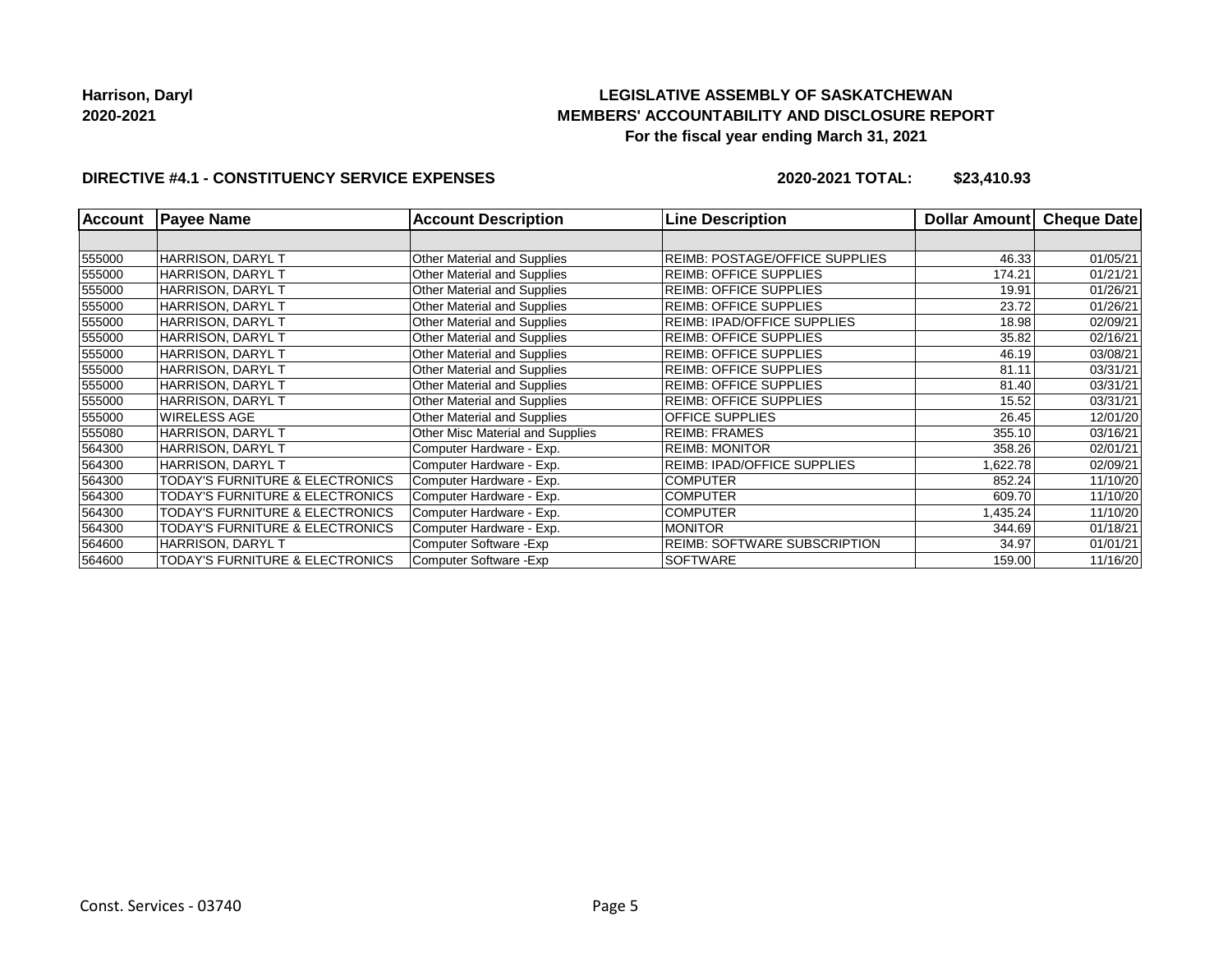## **LEGISLATIVE ASSEMBLY OF SASKATCHEWAN MEMBERS' ACCOUNTABILITY AND DISCLOSURE REPORT For the fiscal year ending March 31, 2021**

#### **DIRECTIVE #6 - CONSTITUENCY ASSISTANT EXPENSES**

**2020-2021 TOTAL: \$25,528.58**

| <b>Account</b> | <b>Payee Name</b>     | <b>Account Description</b>       | Dollar Amount | <b>Cheque Date</b> |
|----------------|-----------------------|----------------------------------|---------------|--------------------|
|                |                       |                                  |               |                    |
| 513000         | SCHULHAUSER, TRISHA D | Out-of-Scope Permanent           | 1,057.00      | 11/10/20           |
| 513000         | SCHULHAUSER, TRISHA D | Out-of-Scope Permanent           | 2,114.00      | 11/24/20           |
| 513000         | SCHULHAUSER, TRISHA D | Out-of-Scope Permanent           | 2,114.00      | 12/09/20           |
| 513000         | SCHULHAUSER, TRISHA D | Out-of-Scope Permanent           | 2,114.00      | 12/22/20           |
| 513000         | SCHULHAUSER, TRISHA D | Out-of-Scope Permanent           | 2,114.00      | 01/06/21           |
| 513000         | SCHULHAUSER, TRISHA D | Out-of-Scope Permanent           | 2,114.00      | 01/20/21           |
| 513000         | SCHULHAUSER, TRISHA D | Out-of-Scope Permanent           | 2,114.00      | 02/03/21           |
| 513000         | SCHULHAUSER, TRISHA D | Out-of-Scope Permanent           | 2,114.00      | 02/17/21           |
| 513000         | SCHULHAUSER, TRISHA D | Out-of-Scope Permanent           | 2,114.00      | 03/03/21           |
| 513000         | SCHULHAUSER, TRISHA D | Out-of-Scope Permanent           | 2,114.00      | 03/17/21           |
| 513000         | SCHULHAUSER, TRISHA D | Out-of-Scope Permanent           | 2,114.00      | 03/30/21           |
| 513000         | SCHULHAUSER, TRISHA D | Out-of-Scope Permanent           | 634.20        | 04/09/21           |
| 514000         | JUNK, APRIL L         | Casual/Term                      | 406.38        | 12/09/20           |
| 514000         | <b>JUNK, APRIL L</b>  | Casual/Term                      | 532.49        | 12/22/20           |
| 514000         | JUNK, APRIL L         | Casual/Term                      | 294.28        | 01/20/21           |
| 514000         | <b>JUNK, APRIL L</b>  | Casual/Term                      | 280.26        | 02/03/21           |
| 514000         | JUNK, APRIL L         | Casual/Term                      | 126.12        | 03/03/21           |
| 514000         | PEET, LYNETTE         | Casual/Term                      | 168.16        | 12/22/20           |
| 519900         | None (Default)        | Change in Y/E Accrued Empl Leave | 889.69        | 04/14/21           |
|                |                       | Entitlements                     |               |                    |